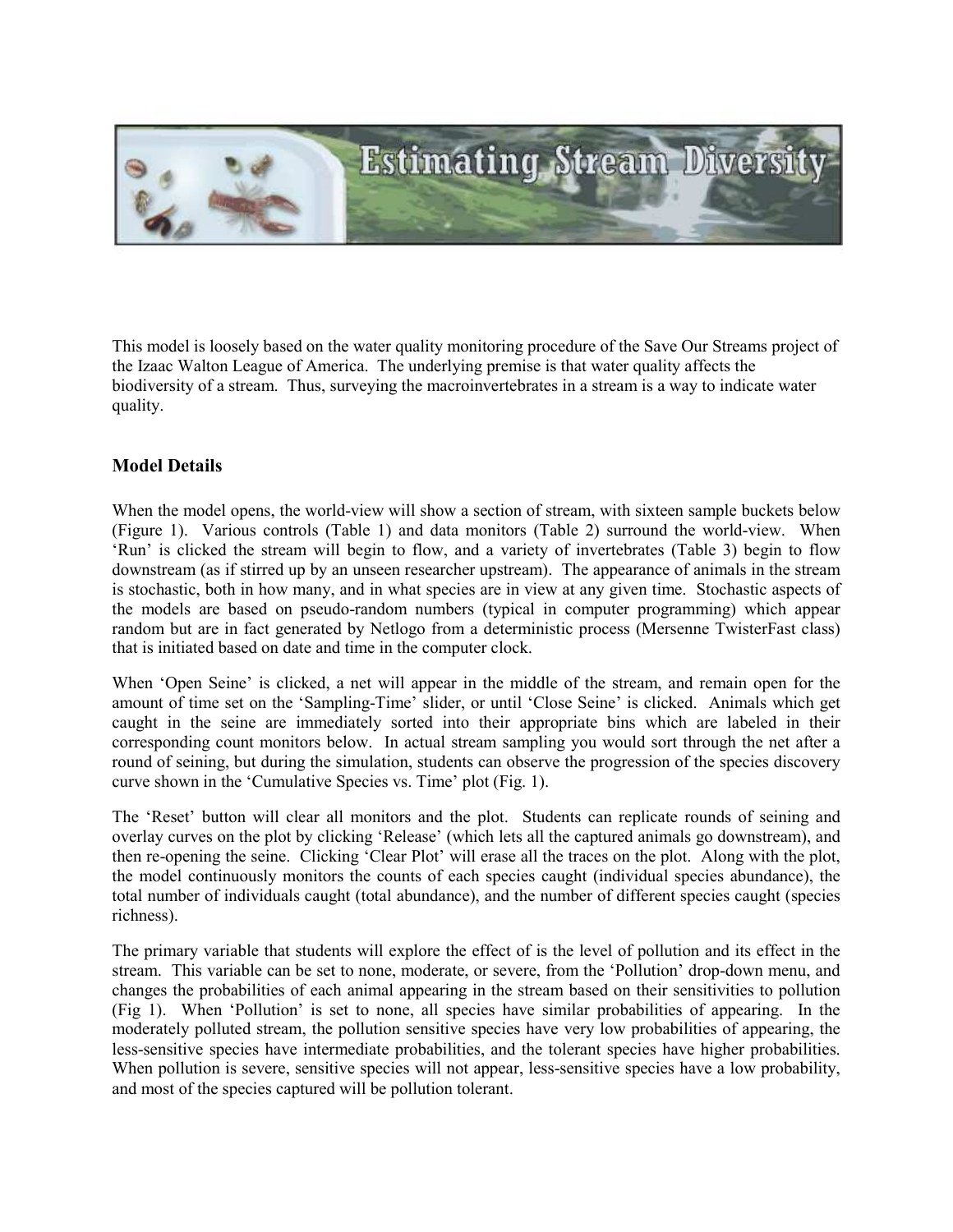

## Fig. 1 The user interface of the Estimating Stream Diversity simulation.

#### Table 1: Controls for the Estimating Stream Diversity simulation

| <b>Button</b> | <b>Action</b>                                                                 |
|---------------|-------------------------------------------------------------------------------|
| Reset         | Clears the graph, sets time to 0, removes the seine, releases animals         |
| Go            | Sets the stream in motion with animals drifting down                          |
| Open Seine    | Places the seine in the middle of the stream, starts sampling & plotting data |
| Close Seine   | Removes the seine, stops plotting data                                        |
| Release       | Dumps captured animals downstream, clears graph                               |
| Speed         | The slider above the world-view, controls the speed of the simulation         |

### Table 2: Reporters for the Estimating Stream Diversity simulation

| Reporter                         | <b>Description</b>                                        |
|----------------------------------|-----------------------------------------------------------|
| <b>Individual Species Counts</b> | The numbers of each species caught (row below world-view) |
| Total Catch                      | Number of all individuals caught                          |
| <b>Total Species</b>             | Number of different species represented in sample         |
| Line Graph                       | Cumulative species vs. Sampling time                      |